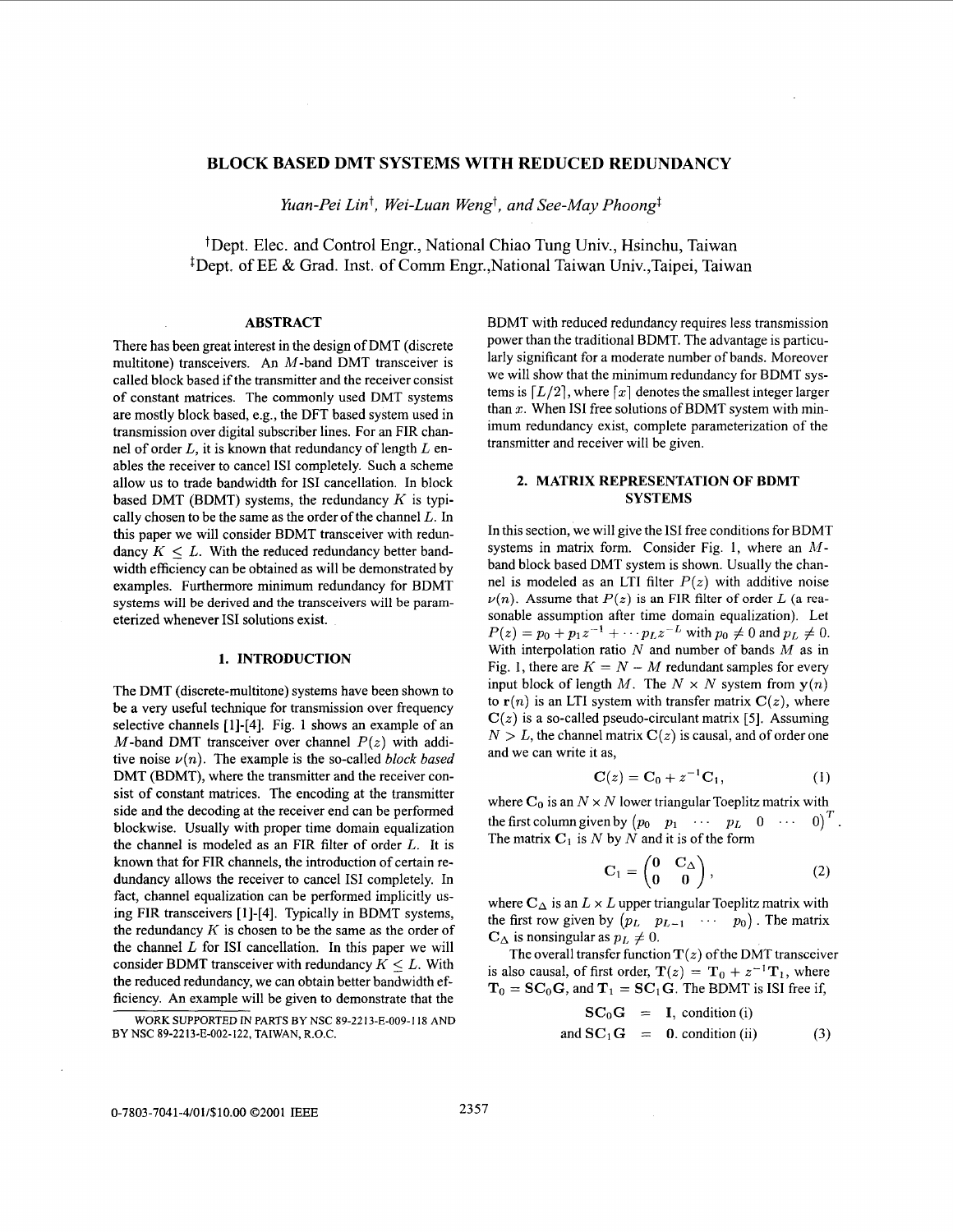

Figure 1: An M-band block based DMT transceiver over channel  $P(z)$  with noise  $\nu(n)$ .

When the second condition holds, the system has zero IBI (inter-block interference), a condition necessary for blockwise encoding and decoding.

*K* columns equal to zeros. In this case, condition (ii) in **(3)**  is satisfies and the IS1 free condition reduces to

$$
SC(z)G = S'BG' = I,
$$
 (5)

## **3. BDMT TRANSCEIVERS WITH REDUCED REDUNDANCY**

The BDMT system can be seen as a special case of FIR transceivers, where the transmitting filters and receiving filters have length  $\leq$  the interpolation ratio *N*. The BDMT transceivers have been studied by a number of researchers [2][3][4]. For a given FIR channel  $P(z)$  with order  $L$ , redundancy of length  $K = L$  is sufficient for the existence of BDMT transceivers.

**Two widely used BDMT transceivers.** Most of the BDMT transceivers fall into the categories of trailing-zero transmitters and leading-zero receivers. In the DFT based DMT systems [ 11, redundancy is in the form of cyclic prefix of length *L.* The prefix is discarded at the receiving end; the receiver is of the leading-zero form,  $S_{LZ} = (0_{(M \times L)} S'_{LZ})$ , where  $S'_{LZ}$  is of dimensions  $M \times M$ . Another commonly used form of redundancy is zero padding. Zero padding of length *L* are used in [2][3][4]. In this case, the transmitter *G* is of the trailing-zero form,  $G_{TZ} = \begin{pmatrix} G'_{TZ} \\ 0 & G'_{YZ} \end{pmatrix}$ , where  $G'_{TZ}$  is of dimensions  $M \times M$ .

When the BDMT has transmitter in the trailing-zero form and receiver in the leading-zero form at the same time, we say the system is in TZ-LZ form. Using TZ-LZ form, IS1 free solutions of BDMT with reduced redundancy can be conveniently obtained as we see next.

#### **TZ-LZ BDMT with reduced redundancy**

Assume the redundancy is  $L/2 \le K \le L$ . The transmitter is in trailing-zero form and the receiver is in the leadingzeros form given by,

$$
\mathbf{G} = \begin{pmatrix} \mathbf{G}' \\ \mathbf{0}_{(K \times M)} \end{pmatrix}, \quad \mathbf{S} = \begin{pmatrix} \mathbf{0}_{(M \times (L-K))} & \mathbf{S}' \end{pmatrix}, \quad (4)
$$

where *G'* is  $M \times M$  and *S'* is  $M \times (M + 2K - L)$ . Unlike conventional leading-zero receiver, it has only the first *<sup>L</sup>*-

where **B** is the bottom left  $(M + 2K - L) \times M$  submatrix of  $C(z)$ . The matrix **B** is Toeplitz; it is given by,

$$
\mathbf{B} = \begin{pmatrix} p_{L-K} & \cdots & p_0 & 0 & \cdots & & 0 \\ \vdots & \ddots & & & & & \\ p_K & & & & & & \\ p_L & & & & & & & \\ p_L & & & & & & & \\ 0 & & & & & & & \\ \vdots & & & & & & & \\ 0 & & & & & & & \\ \vdots & & & & & & & \\ 0 & & & & & & & p_L - K \\ \vdots & & & & & & & \\ 0 & & & & & & & p_L \end{pmatrix} \quad (6)
$$

The necessary and sufficient condition **for** the existence of **IS1** free transceiver is that the matrix **B has** a left inverse. When  $K = L/2$  (L even case), **B** is M by M and the inverse is unique whenever it exists. If  $K > L/2$ , the left inverse of *B,* when it exists, is not unique. For a given *G',*  we can choose *Sf* as

$$
\mathbf{S}' = \mathbf{G}'^{-1} \mathbf{Q},\tag{7}
$$

where **Q** is any left inverse of B. In most of our experiments, the matrix **B** has a left inverse; left inverses of B do not exist only in some pathological cases.

*Examplel. Comparison of ISI free DCT Transceivers with different redundancy.* Consider the channel  $P(z)$  and power spectrum of the colored noise  $\nu(n)$  shown in Fig. 3(a) and (b). The order of  $P(z)$  in this case is 4. These are obtained from a typical DSL environment. Let **us** consider block based DCT transceivers with two different cases of redundancy, reduced redundancy  $K = 3$  and conventional length of redundancy  $K = 4$ . The transmitter used in this example is as in (4) and  $G'$  is an  $M \times M$  DCT matrix. From (5) we know, for an IS1 free solution we can choose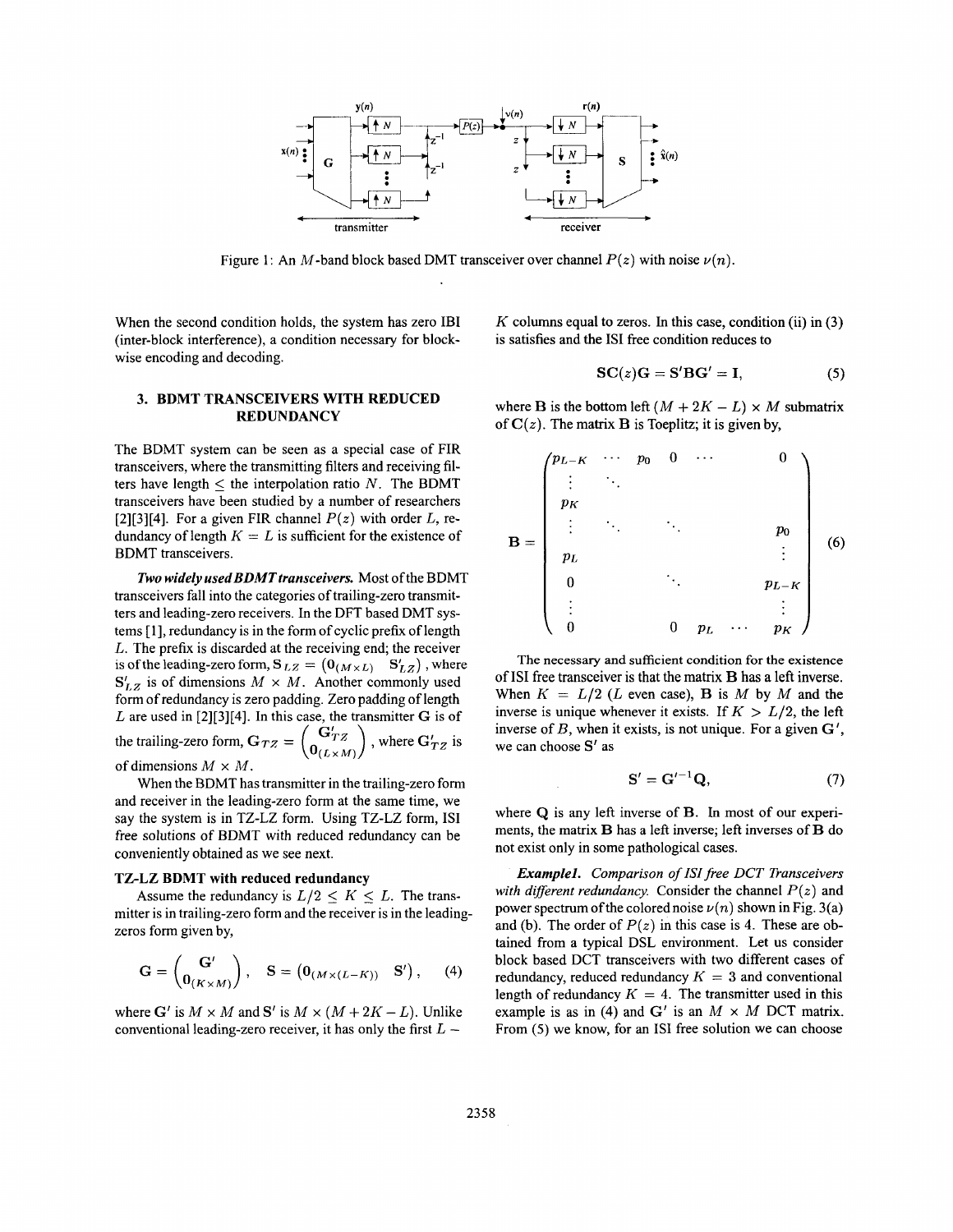$S = \begin{pmatrix} 0 & G'^{-1}Q \end{pmatrix}$ , where  $Q = (B^T B)^{-1} B^T$  is a left inverse of **B.** The bits are allocated optimally as in [4]. For a fixed probability of error  $P_e$ , and transmission bit rate  $R_b$ , the required transmission power  $P(M, K)$  is a function of the number of bands  $M$  and redundancy  $K$ . We compare the DCT transceiver with  $K = 3$  and the DCT transceiver with  $K = L = 4$ . With  $R_b = 3$  bits/sample, Fig. 4 shows the ratio  $P(M, K = 3)/P(M, K = 4)$  for different values of *M*. We can see that the DCT transceiver with  $K = 3$  performs significantly better than that with  $K = 4$ , especially for small M.

### **Minimum redundancy of BDMT transceivers**

In what follows, we will consider more general BDMT systems, not restricted to the TZ-LZ form in (4). The transmitter G is a general  $N \times M$  matrix and the receiver S is a general  $M \times N$  matrix. For BDMT systems in the TZ-LZ form, we see that the zero IBI property ( condition (ii) of (3)) can be achieved when redundancy  $K > [L/2]$ . The following lemma will show that  $[L/2]$  is in fact the minimum redundancy for IBI free.

**Lemma 1** *Consider the DMT transceiver in Fig. 1 with interpolation ratio N and number of bands* M. *The DMT system is IBI free, i.e.,*  $SC_1G = 0$  *only if redundancy K, given by*  $K = N - M$ *, satisfies*  $2K \geq L$ .

*Proof:* The matrix  $C_1$  is Toeplitz and it has rank L as  $p_L$ is assumed to be non zero. Also *G* is full rank of dimensions  $N \times (N - L)$ ; the nullity or the dimension of the null space of  $G<sup>T</sup>$  is *K*. We have,

$$
rank(\mathbf{C}_1 \mathbf{G}) \ge L - K. \tag{8}
$$

Equality holds if and only if the null space of  $G<sup>T</sup>$  is contained in the row space of  $C_1$ . Similarly, the nullity of S is also  $K$ ; we have

$$
rank(\mathbf{SC}_1\mathbf{G}) \ge rank(\mathbf{C}_1\mathbf{G}) - K \ge L - 2K.
$$
 (9)

The first inequality becomes equality if and only if null space of S is in the range space of  $C_1$ **G**. The second inequality is due to **(8).** When the system is IBI free, we have  $rank(\mathbf{SC}_1 \mathbf{G}) = 0$  and from (9) we can see that this is true only if  $K > L/2$ .  $\Delta \Delta \Delta$ 

*Remarks.* For a given *N,* we can compute the minimum redundancy for the existence of FIR transceivers as in [6]. When the minimum redundancy  $> L/2$ , FIR solutions do not exist, let alone block based solutions. The condition in Lemma 1 gives only the necessary condition for the existence of IBI free block based transceivers. It does not guarantee existence. The problem of finding the minimum redundancy sufficient for the existence of 1BI free BDMT transceivers is still open.

### **4. PARAMETERIZATION OF BDMT SYSTEMS WITH MINIMUM REDUNDANCY**

When **IS1** free BDMT systems with minimum redundancy exist, we can parameterize the solutions. We will assume that *L* is even and  $K = L/2$ . The solutions for odd *L* can be parameterized in a similar manner. Let

$$
\mathbf{S}=\begin{pmatrix} \mathbf{S}_0 & \mathbf{S}_1 \end{pmatrix}, \ \ \mathbf{G}=\begin{pmatrix} \mathbf{G}_0 \\ \mathbf{G}_1 \end{pmatrix},
$$

where  $\mathbf{S}_0$  and  $\mathbf{S}_1$  are of dimensions respectively  $M \times L$ and  $M \times (M - L/2)$ , anda **G**<sub>*d*</sub> **G**<sub>1</sub> are of dimensions respectively  $(M - L/2) \times M$  and  $L \times M$ .

**Lemma 2** Consider the BDMT transceiver with redundancy  $K = L/2$ , where L is even. (a) The DMT system is ISI free  $only if rank(S_0) = rank(G_1) = L/2.$  *(b) The transceivers satisfjiing these rank conditions in (a) are of the form* 

$$
S = S_M \underbrace{\begin{pmatrix} \Phi_S & I_M \end{pmatrix} \begin{pmatrix} P_s & 0 \\ 0 & I_{M-L/2} \end{pmatrix}}_{A_S},
$$
  

$$
G = \underbrace{\begin{pmatrix} I_{M-L/2} & 0 \\ 0 & P_G \end{pmatrix} \begin{pmatrix} I_M \\ 0 & \Phi_G \end{pmatrix}}_{A_G} G_M, (10)
$$

*where*  $\Phi_S$  *and*  $\Phi_G$  *are L/2 by L/2 arbitrary matrices and*  $\mathbf{P}_S$  and  $\mathbf{P}_G$  are  $L \times L$  permutation matrices.

The proof of Lemma 2 is given in **[6].** Note that the matrices  $S_M$  and  $G_M$  are  $M$  by  $M$  and they are nonsingular because S and G have full rank. Using (10), condition (ii) in (3) becomes,

$$
\begin{pmatrix} \Phi_S & \mathbf{I}_{L/2} \end{pmatrix} \mathbf{P}_S \mathbf{C}_{\Delta} \mathbf{P}_G \begin{pmatrix} \mathbf{I}_{L/2} \\ \Phi_G \end{pmatrix} = \mathbf{0}.
$$
 (11)

Let

$$
\mathbf{P}_S \mathbf{C}_{\Delta} \mathbf{P}_G = \begin{pmatrix} \mathbf{\Delta}_{00} & \mathbf{\Delta}_{01} \\ \mathbf{\Delta}_{10} & \mathbf{\Delta}_{11} \end{pmatrix},
$$

then  $(11)$  can be rewritten as

$$
\Phi_S \Delta_{00} + \Phi_S \Delta_{01} \Phi_G + \Delta_{10} + \Delta_{11} \Phi_G = 0. \tag{12}
$$

Using  $G$  and  $S$  in (10), condition (i) in (3) becomes

$$
S_M \underbrace{A_S C_0 A_G}_{C_M} G_M = I. \tag{13}
$$

Using (IO) we have converted the two conditions in (3) to  $(12)$  and  $(13)$ . From  $(12)$  and  $(13)$ , we can solve for the receiver when the transmitter is given and similarly we can solve for the transmitter when the receiver is given. For example, suppose the transmitter is given, that is,  $\Phi_G$  and